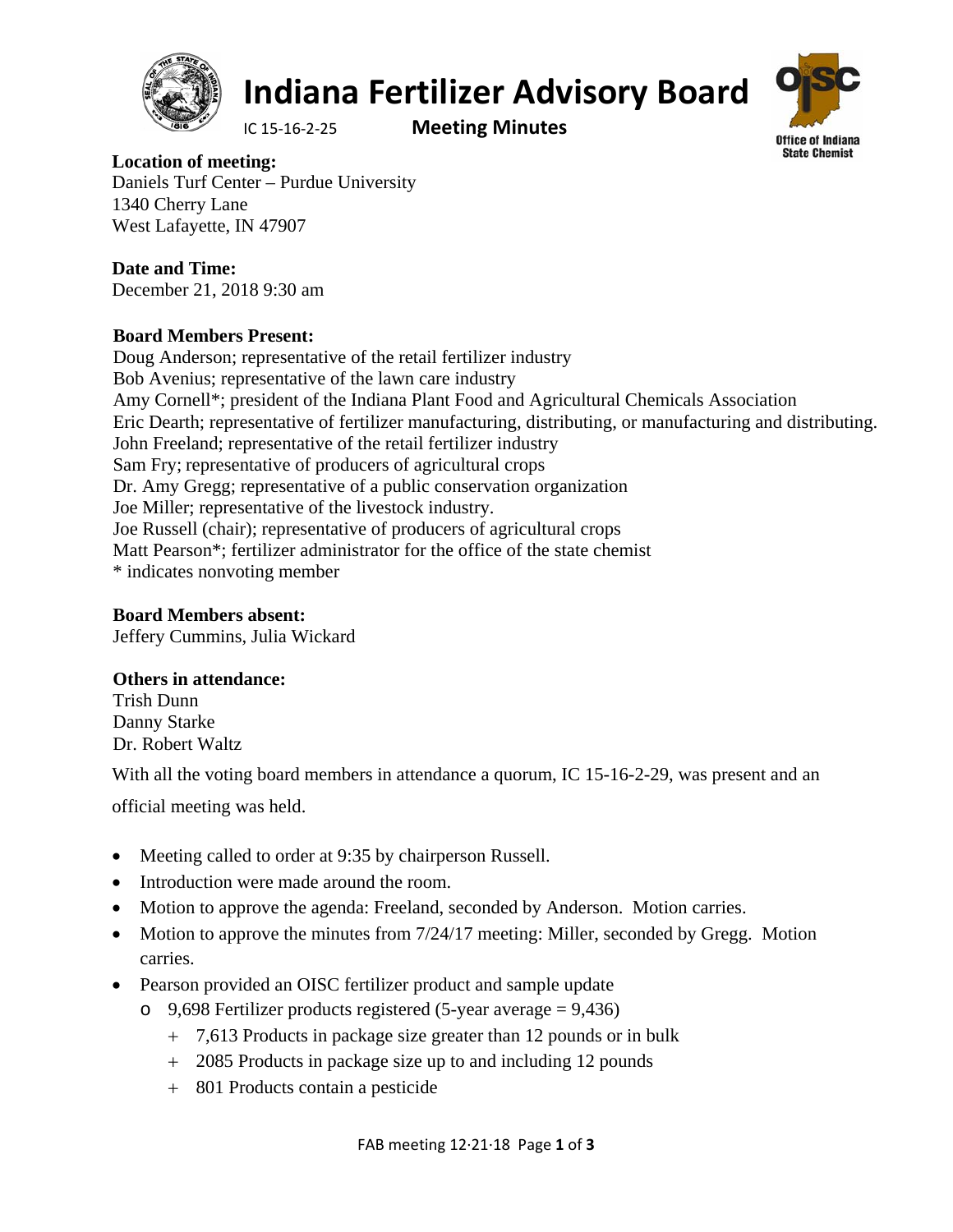- 91 contain microorganisms
- o OISC collected 2,017 fertilizer samples for analysis. (5-year average  $= 2,273$ )
	- 178 samples had an analysis outside of the investigational allowance and failed (8.8% 5-year average  $= 11.1\%$ )
	- Large packaged products had a 27% failure
	- Small package product had a 14% failure
	- + Bulk liquid products had a 10% failure
	- + Bulk dry products had a 5% failure
- o Pearson provided a status update on 2 rules:
	- Revisions to the agricultural ammonia rules, 355 IAC 3, still wait for exemption from the regulatory moratorium by the Office of Management and Budget. The rules were submitted October 25, 2017.
	- $+$  New rule for processed manure fees  $\&$  storage still wait for exemption from the regulatory moratorium by the Office of Management and Budget. The rules were submitted February 2018.
- o Pearson discussed other revisions OISC would like to make:
	- Fertilizer Civil Penalty, 355 IAC 9, is being revised to include violations of the ag ammonia rules.
	- Fertilizer and pesticide containment rules, 355 IAC 2 & 355 IAC 5, need to be updated.
	- Certification for Distributors and Users of Fertilizer Material, 355 IAC 7, should be revised to include anyone that used anhydrous ammonia as a fertilizer.
	- Indiana Commercial Lawn Care Service Law should be revised, or rules written under its authority, to require a more accurate description of the fertilizer services being provided to the consumer.
		- = Avenius provided input on what TruGreen has done and how their customers respond.
		- = Most customers only want a green and weed free yard.
		- = A few read the delivery ticket.
		- = Fewer understand the information written on the delivery ticket.
- Dunn & Starke provided their compliance updates:
	- o Trish's complaint summary:

| year | total | staging | application | licensing | plan | containment |
|------|-------|---------|-------------|-----------|------|-------------|
| 2015 | 81    | 44      | 24          | 13        |      |             |
| 2016 | 80    | 23      | 35          | 18        |      |             |
| 2017 | 54    | 13      | 27          | 16        |      |             |
| 2018 | 78    | 32      | 22          | 24        |      |             |

See attached for more details. Starke's summary was not available.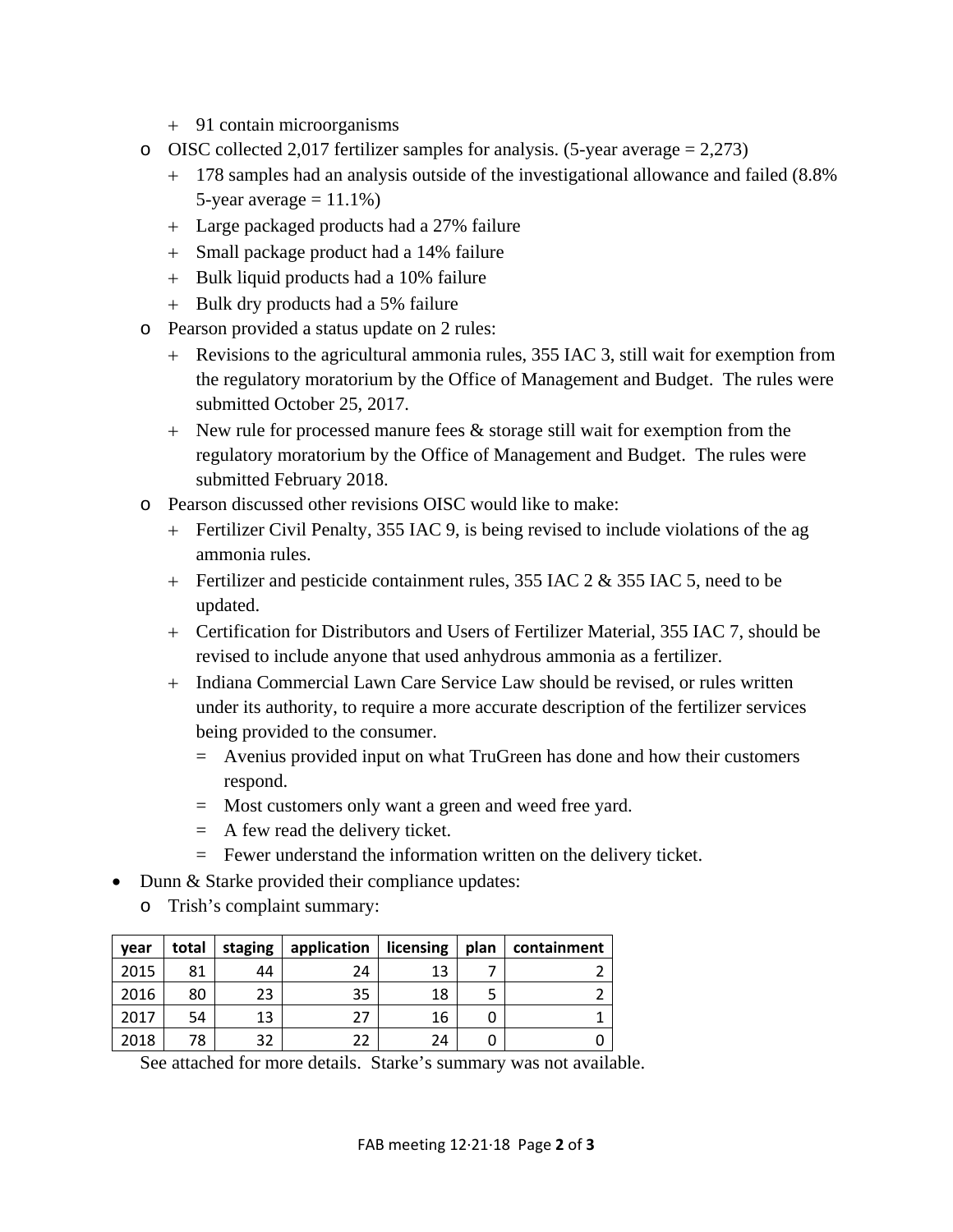- o Cornell & Miller add that when OISC is communicating they should also use the Ag groups to help deliver the message.
- Under the Fertilizer Industry Update Cornell promoted the upcoming Agribusiness Council of Indiana's upcoming annual meeting, January  $24<sup>th</sup>$  and  $25<sup>th</sup>$  in French Lick. Visit inagribiz.org for more information.

With nothing further to discuss the meeting was adjourned at 11:23 am.

Next meeting is planned for July 2019.

Respectfully submitted

Matthew E. Pearson - Fertilizer Administrator and FAB secretary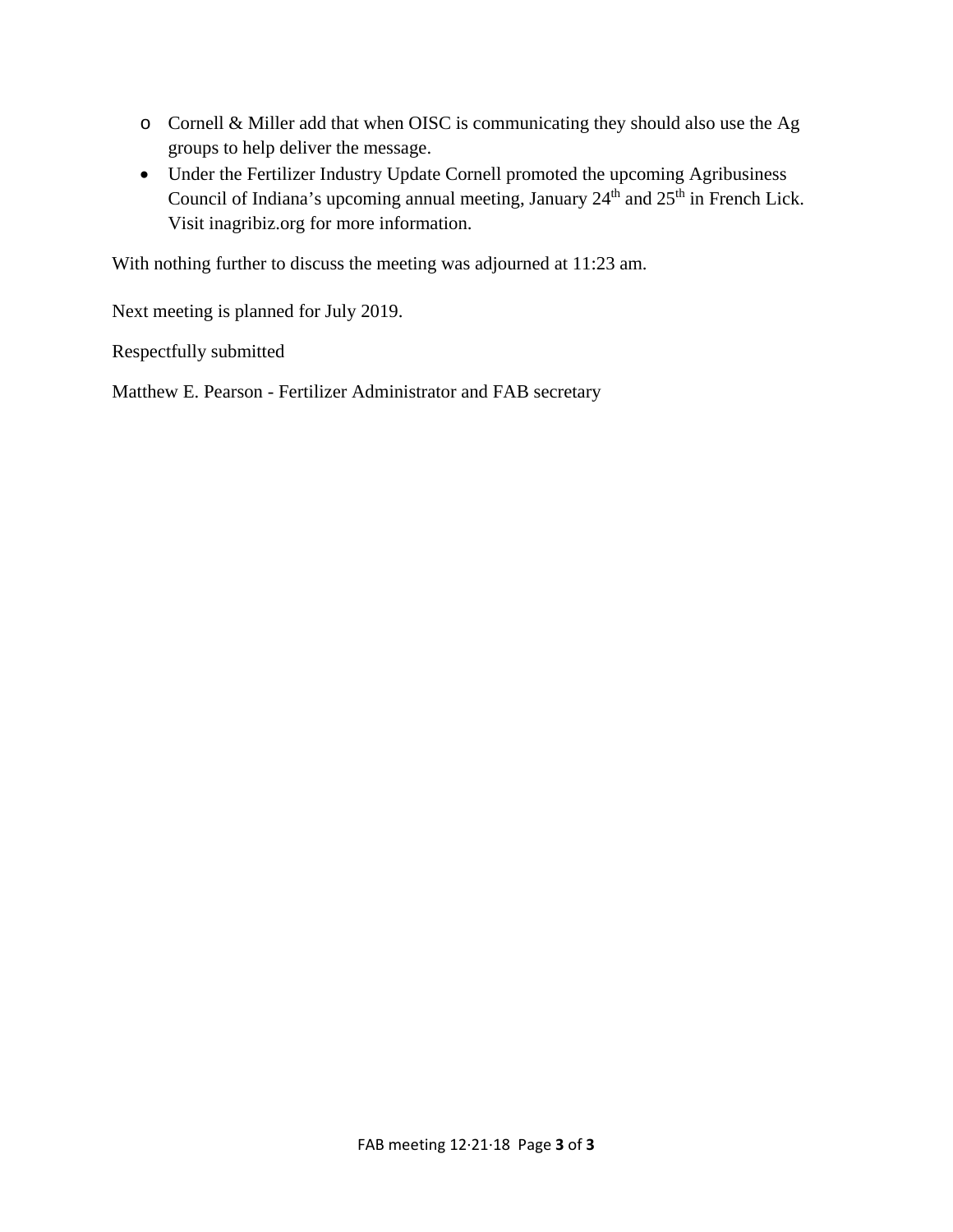## Trish's Update:

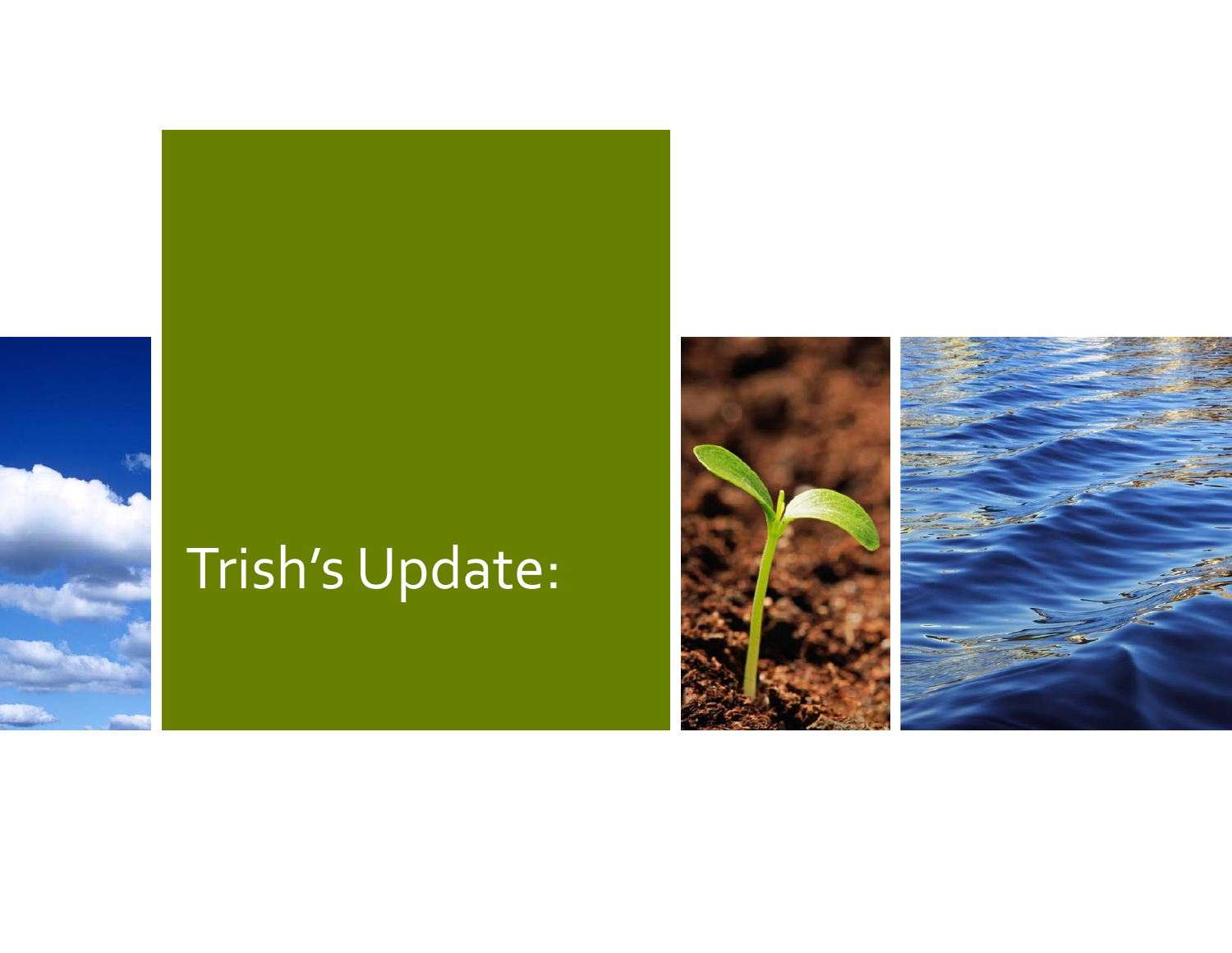# Investigations

Summary from 2015 ‐ Current

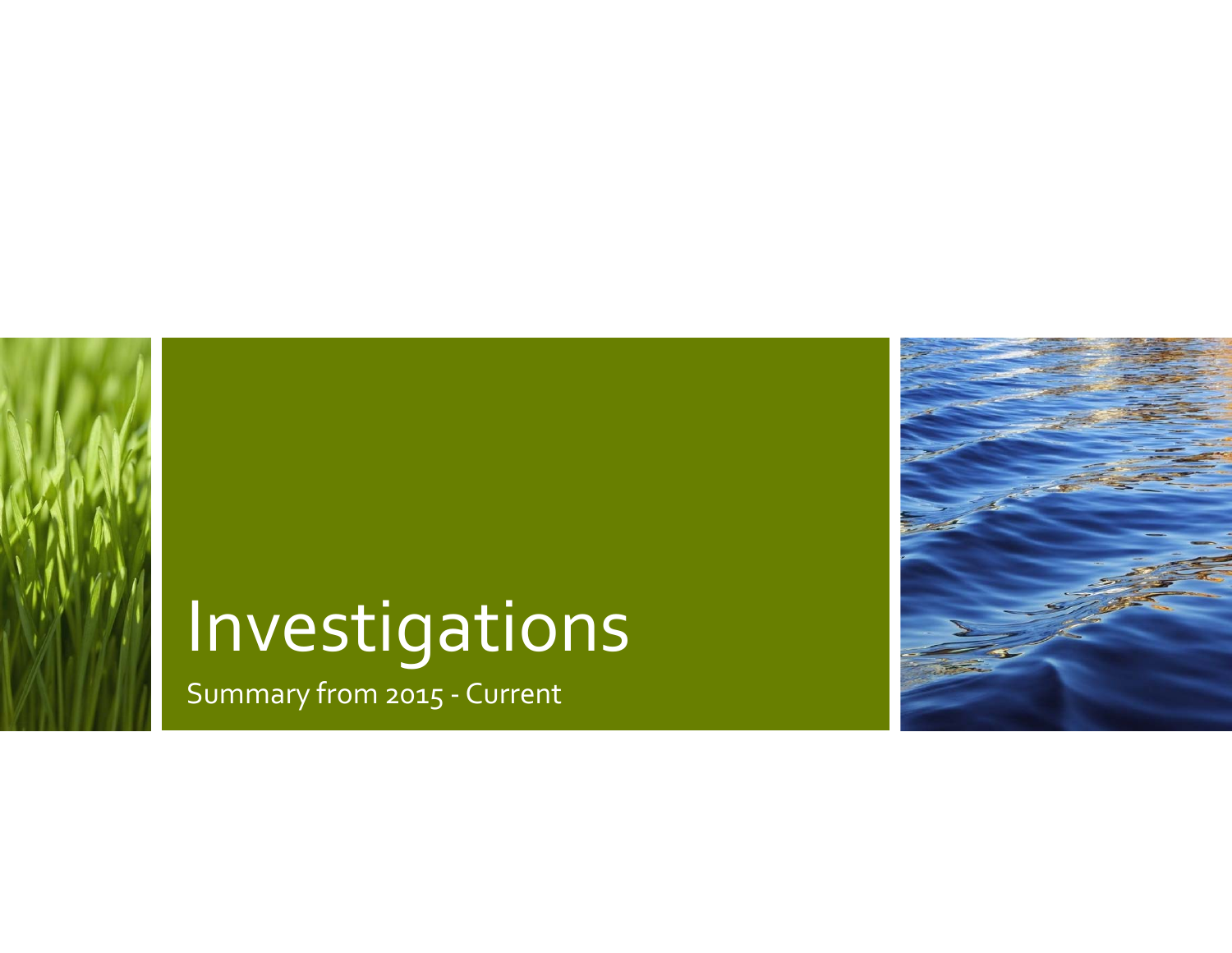## Manure Investigation

•Staging Complaints

•Application Complaints

•Licensing Complaints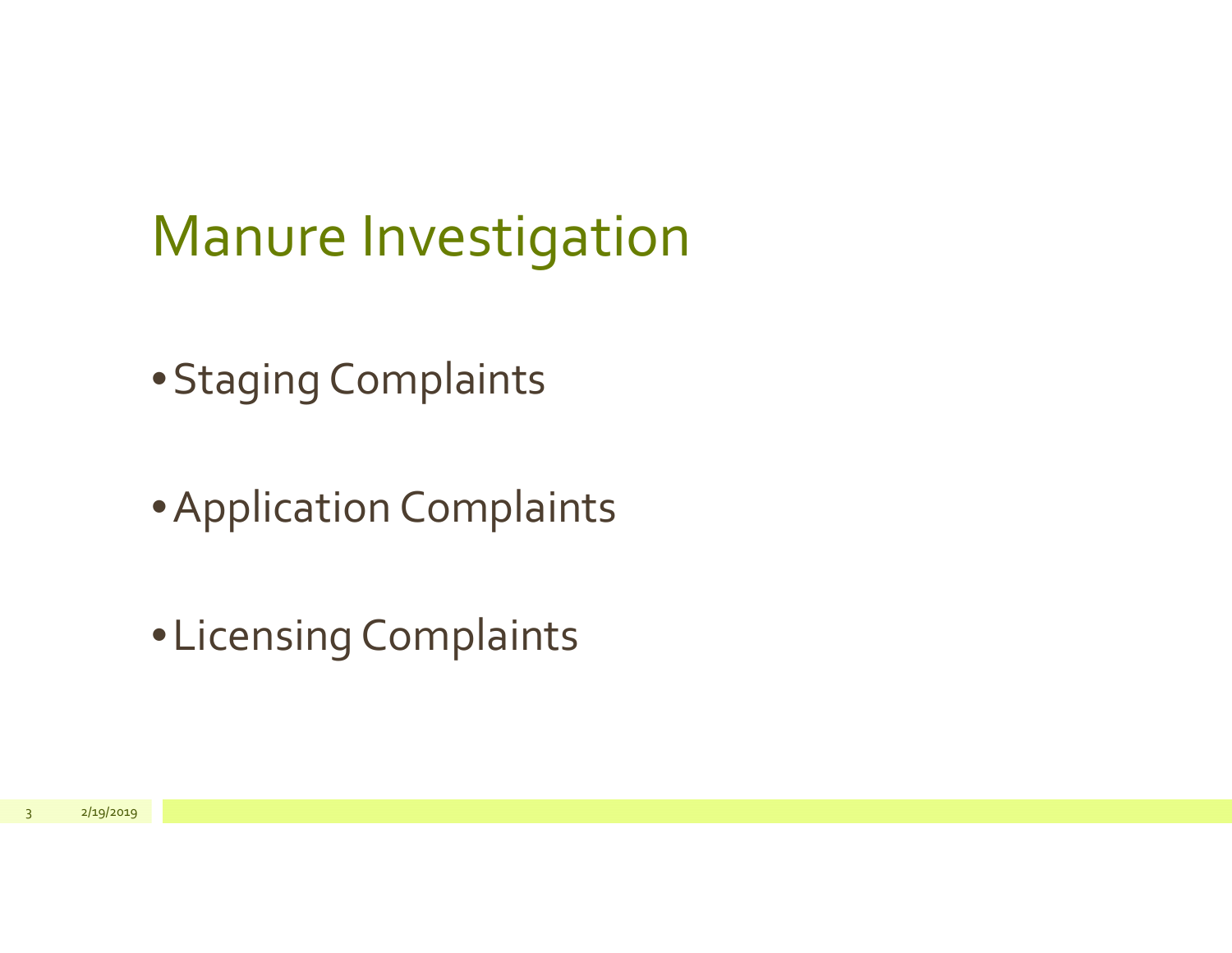- $\bullet$   $\textsf{Total: } 8$ 1 (NV 42, Warning 10, Withdrawn 1, Citation 29) • Staging ‐ 44
	- Application ‐ 24
	- Licensing ‐ 13
	- Application Plan ‐ <sup>7</sup>
	- Containment ‐ <sup>2</sup>

2/19/2019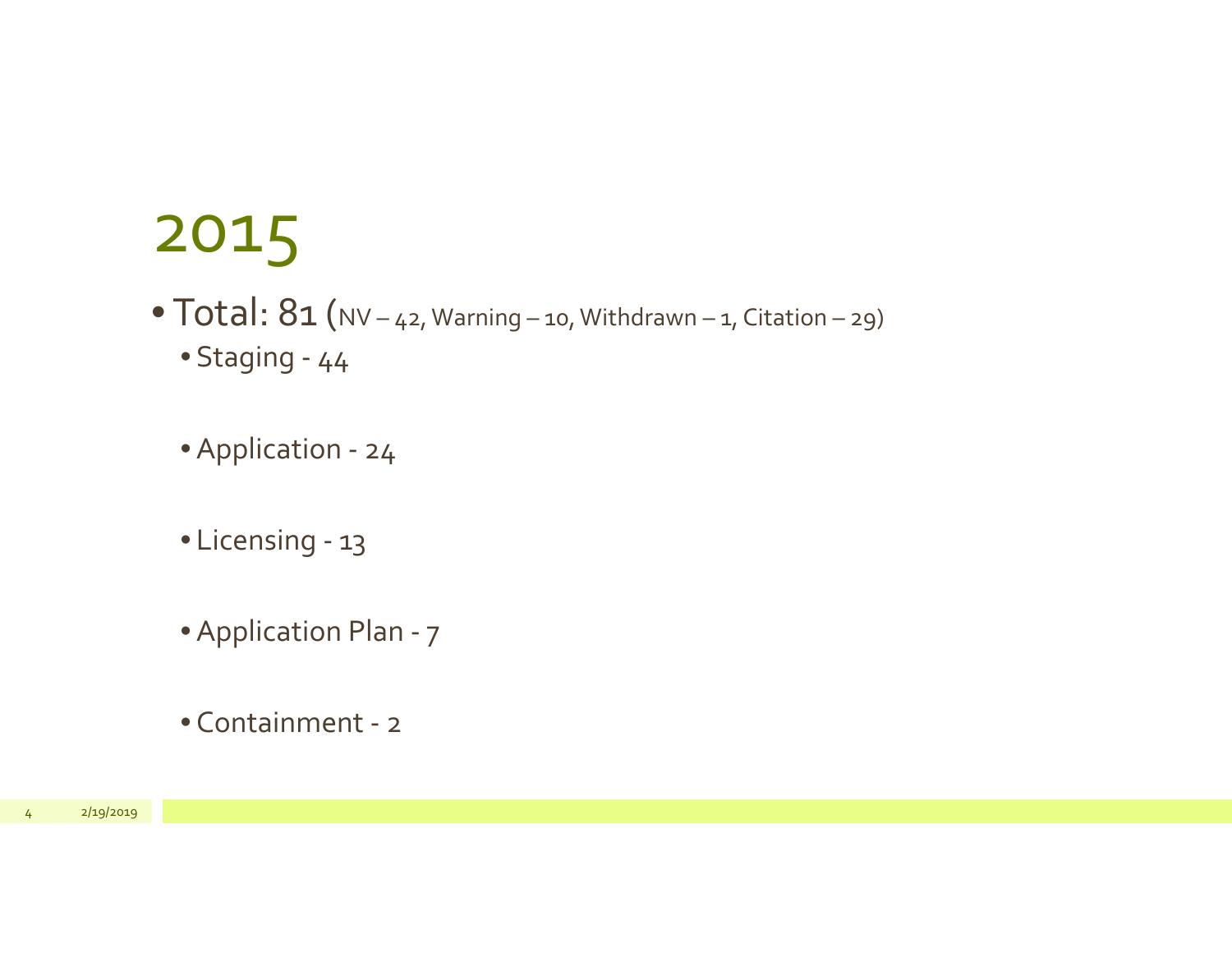- Northwest (2)
	- Laporte ‐ <sup>1</sup>
	- St.Joseph ‐ <sup>1</sup>
- West Central (8)
	- Boone 1
	- Montgomery <sup>1</sup>
	- Tippecanoe <sup>1</sup>
	- Vigo 4
	- White 1

#### • Southwest (34)

- Crawford 1
- Daviess 1
- Dubois 7
- Gibson 1
- Knox 1
- Martin 1
- Orange <sup>1</sup>
- Perry 8
- Pike 9
- Spencer 4



- Northeast (16)
	- Adams 6
	- Allen 1
	- Huntington <sup>2</sup>
	- Miami <sup>1</sup>
	- Steuben 1
	- Wabash 2
	- Wells 3
- East Central (13)
	- Fayette <sup>1</sup>
	- Hamilton 1
	- Henry <sup>1</sup>
	- Jay 6
	- Madison 1
	- Randolph <sup>2</sup>
	- Wayne ‐ <sup>1</sup>
- Southeast (7)
	- Clark 1
	- Decatur 4
	- Ripley <sup>2</sup>
	- Switzerland 1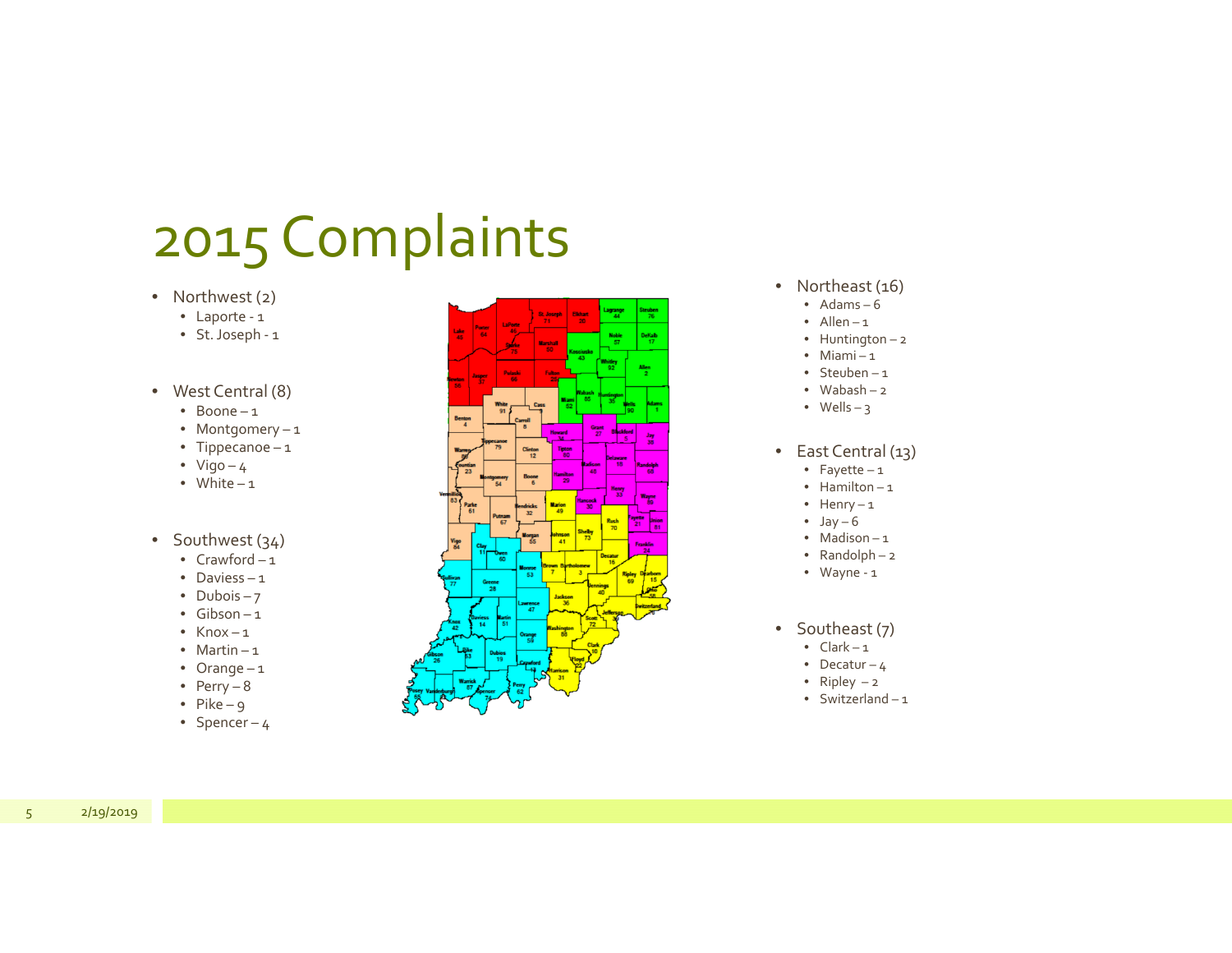- Total:  $80$  (NV 34, Warning 3, Citations 21, Withdrawn 2) • Staging – 23
	- Application 34
	- Licensing 18
	- $\bullet$  Application Plan 5
	- Containment <sup>2</sup>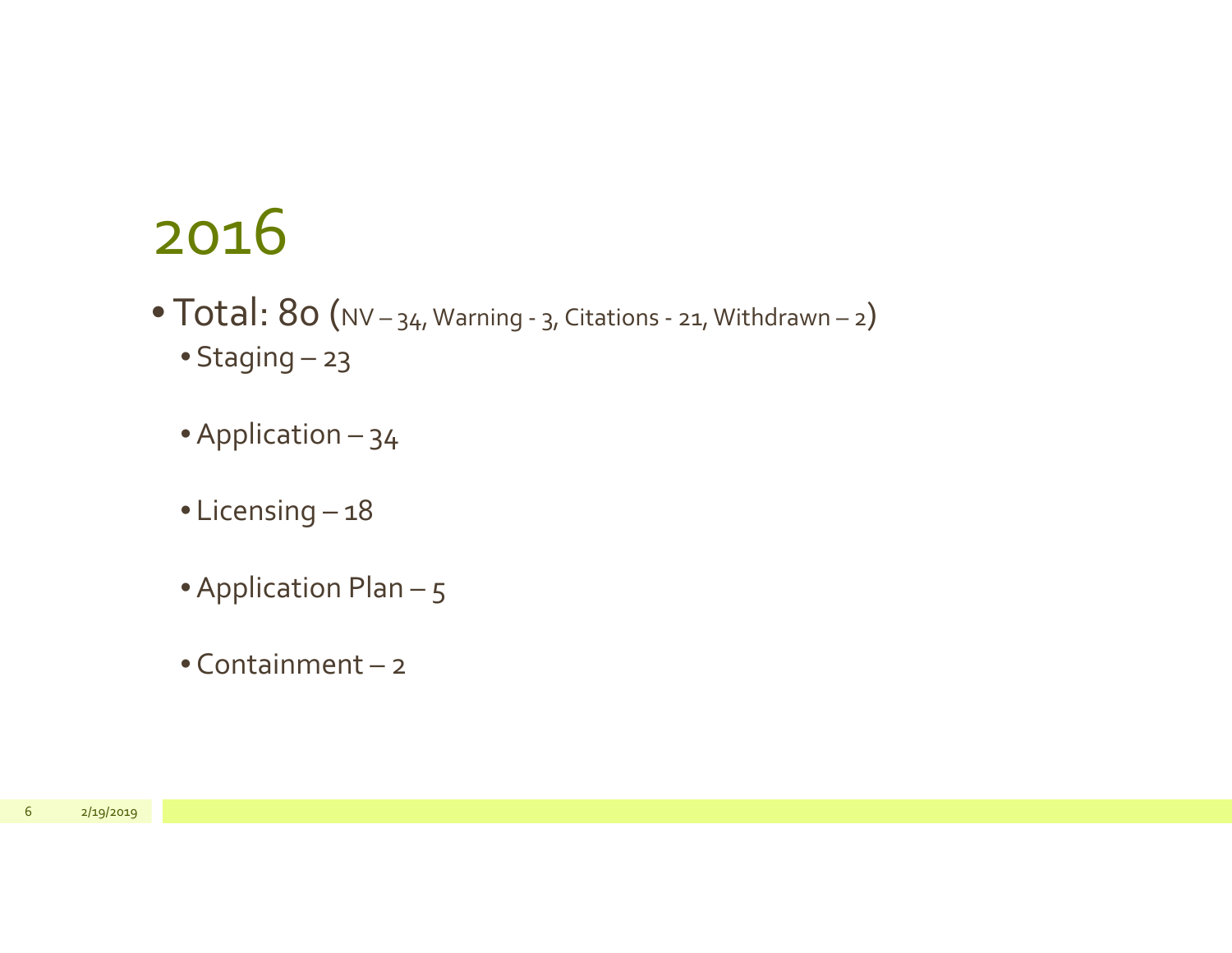- Northwest (10)
	- Fulton 1
	- Jasper <sup>2</sup>
	- Lake 1
	- Laporte <sup>1</sup>
	- Marshall <sup>2</sup>
	- Pulaski 3
- West Central (9)
	- Benton 1
	- Carroll 4
	- Cass 2
	- Clinton 1
	- Parke 1
- Southwest (10)
	- Dubois ‐ <sup>1</sup>
	- Gibson 2
	- Greene 2
	- Martin 1
	- Orange <sup>2</sup>
	- Pike 1
	- Sullivan 1



- Northeast (24)
	- Adams 5
	- Allen 3
	- DeKalb 2
	- Huntington 3
	- Miami <sup>2</sup>
	- Wabash 1
	- Wells 7
	- Whitley <sup>1</sup>
- East Central (18)
	- Blackford 1
	- Fayette <sup>2</sup>
	- Franklin 1
	- Henry <sup>2</sup>
	- Jay 6
	- Wayne 6
- Southeast (9)
	- Clark 1
	- Decatur <sup>2</sup>
	- Johnson 1
	- Ripley <sup>2</sup>
	- Washington <sup>3</sup>

7 2/19/2019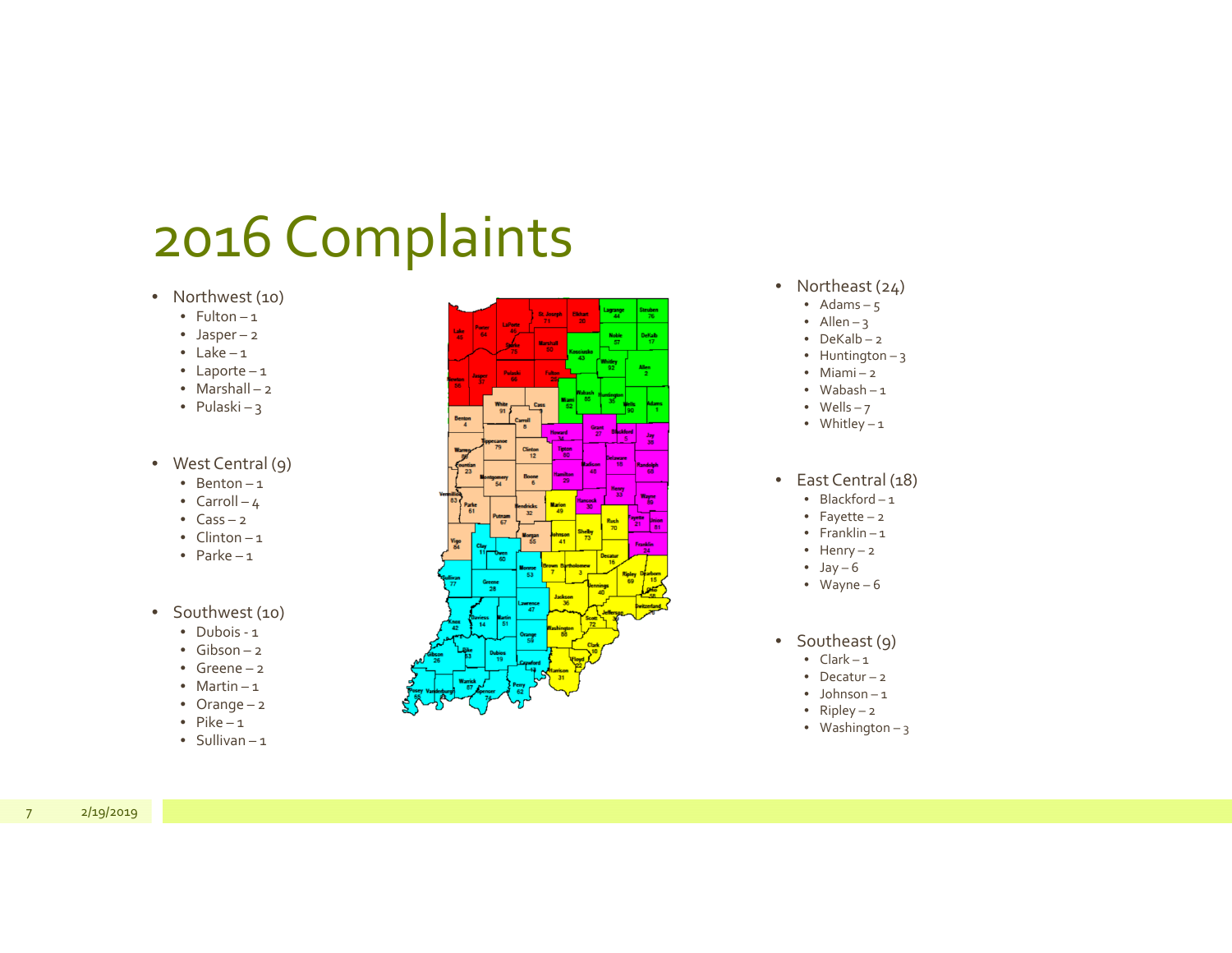- Total: 54
	- Staging 13
	- Application 27
	- Licensing 16
	- Application Plan <sup>0</sup>
	- Containment <sup>1</sup>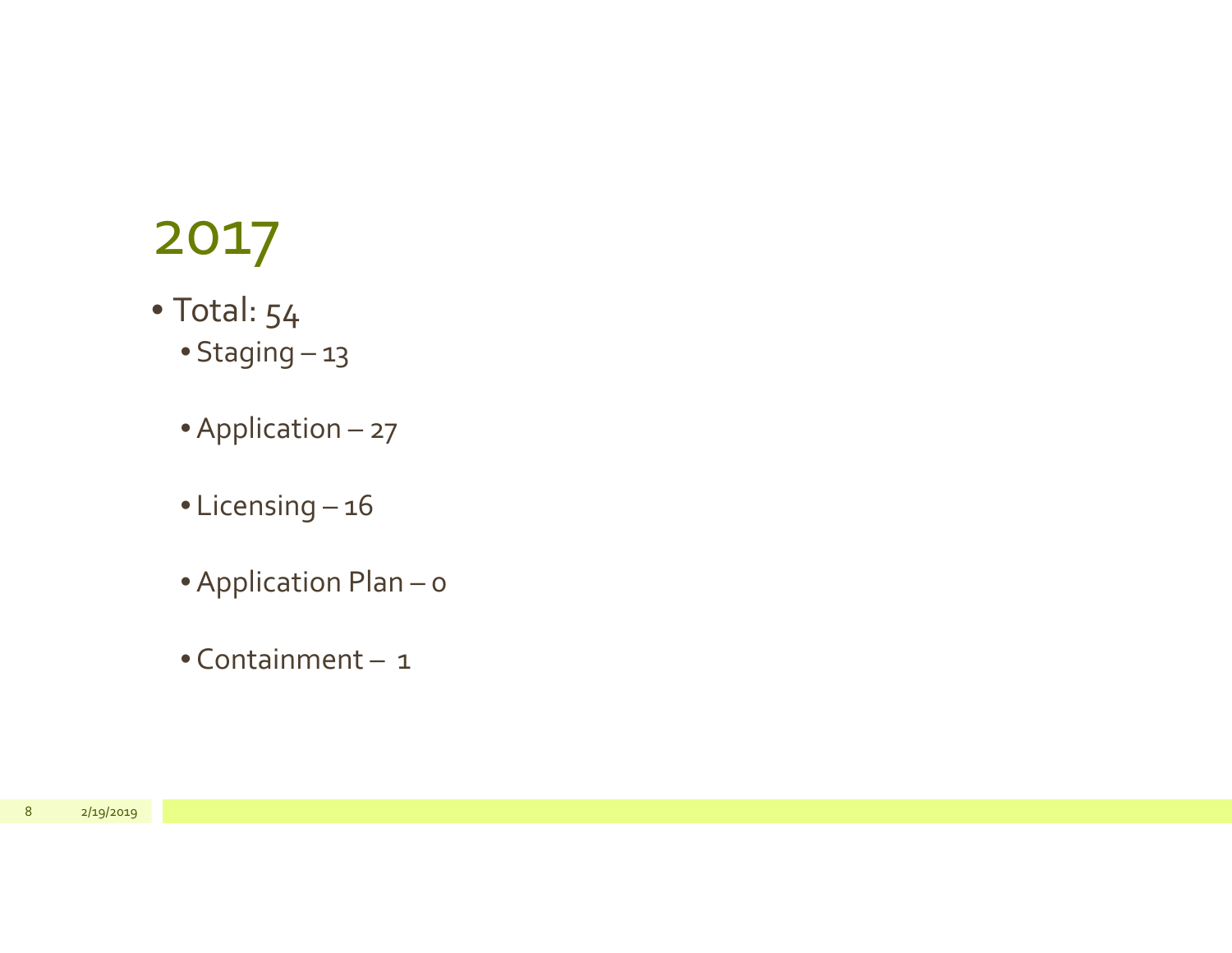- Northwest (10)
	- Fulton 1
	- Jasper <sup>2</sup>
	- Porter <sup>2</sup>
	- Pulaski 4
	- St.Joseph ‐ <sup>1</sup>
- West Central (6)
	- Cass 1
	- Morgan <sup>1</sup>
	- Tippecanoe <sup>1</sup>
	- Warren 2
	- White 1
- Southwest (9)
	- Dubois ‐ <sup>2</sup>
	- Greene 1
	- Martin 1
	- Orange <sup>1</sup>
	- Owen 1
	- Spencer <sup>1</sup>
	- Vanderburgh <sup>2</sup>



- Northeast (10)
	- Allen 1
	- DeKalb 1
	- Huntington <sup>1</sup>
	- Kosciusko 1
	- Miami <sup>2</sup>
	- Noble 1
	- Wells 3
	- Whitley <sup>1</sup>
- East Central (12)
	- Blackford 1
	- Delaware 1
	- Henry <sup>1</sup>
	- Howard 2
	- Jay 3
	- Randolph <sup>2</sup>
	- Union 1
	- Wayne ‐ <sup>1</sup>
- Southeast (7)
	- Jackson 1
	- Ripley <sup>1</sup>
	- Shelby <sup>2</sup>
	- Switzerland 1
	- Washington <sup>2</sup>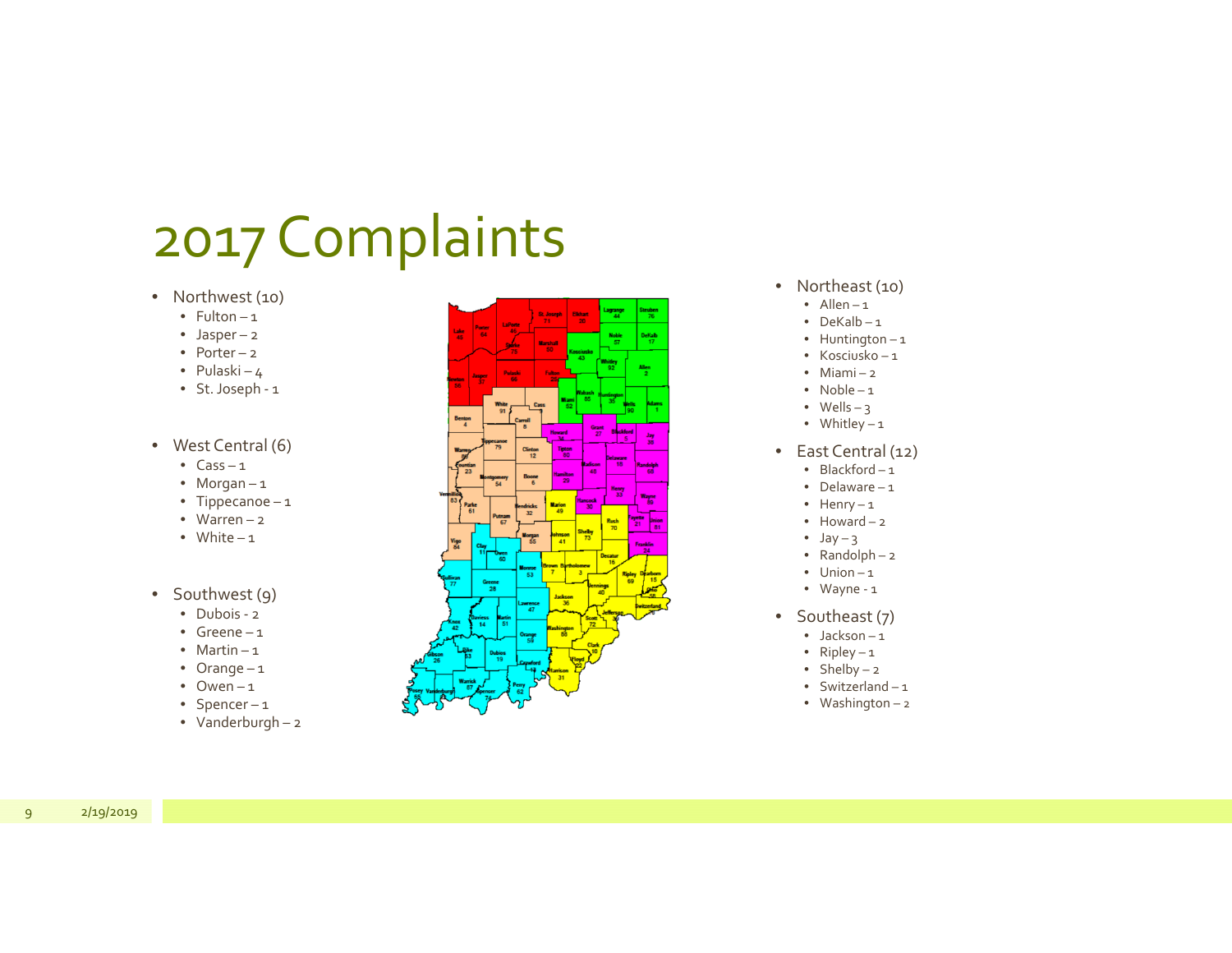- Total: 78
	- Staging 32
	- Application <sup>22</sup>
	- Licensing 25
	- Application Plan <sup>0</sup>
	- Containment 0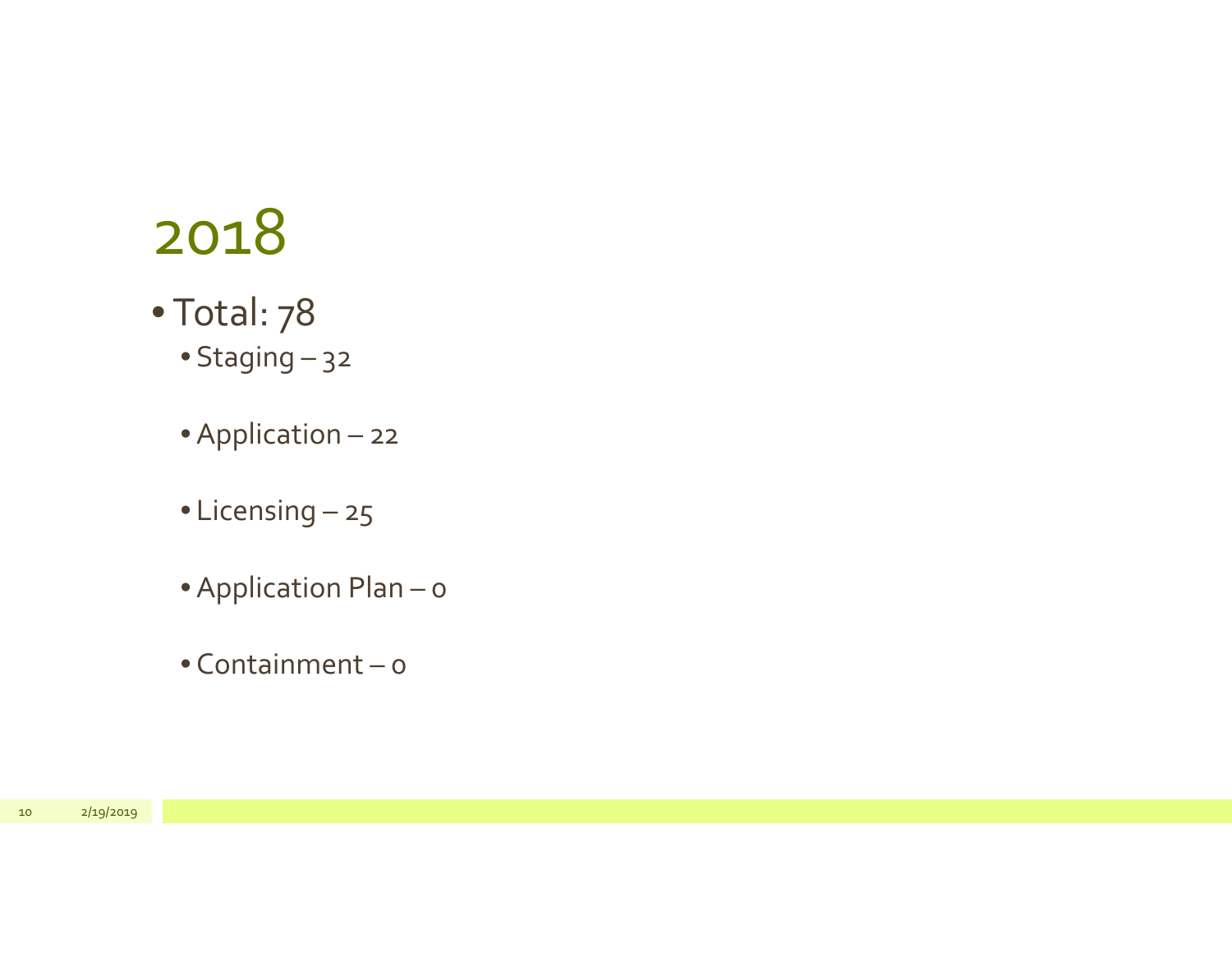- Northwest (10)
	- Elkhart <sup>2</sup>
	- Fulton 2
	- Jasper <sup>1</sup>
	- Marshall <sup>1</sup>
	- Newton 1
	- Pulaski <sup>2</sup>
	- St. Joe ‐ <sup>1</sup>
- West Central (8)
	- Boone 1
	- Carroll <sup>1</sup>
	- Cass 1
	- Montgomery <sup>2</sup>
	- Vermillion 1
	- Vigo ‐ <sup>1</sup>
	- White 1
- Southwest (11)
	- Dubois ‐ <sup>2</sup>
	- Gibson 1
	- Greene 1
	- Knox 1
	- Lawrence ‐ <sup>1</sup>
	- Martin 1
	- Orange <sup>1</sup>
	- Perry <sup>1</sup>
	- Sullivan 2



- Northeast (23)
	- Adams 5
	- Allen 1
	- DeKalb 1
	- Huntington 5
	- Kosciusko 3
	- Lagrange <sup>1</sup>
	- Miami <sup>1</sup>
	- Steuben 1
	- Wabash 2 • Wells – 2
	- Whitley <sup>1</sup>
- East Central (17)
	- Delaware ‐ <sup>2</sup>
	- Howard 1
	- Jay 3
	- Madison 1
	- Randolph 8
	- Tipton <sup>1</sup>
	- Wayne ‐ <sup>1</sup>
- • Southeast (9)
	- Decatur <sup>1</sup>
	- Harrison 1
	- Jefferson 1
	- Marion 1
	- Rush 2
	- Shelby <sup>1</sup>
	- Washington <sup>2</sup>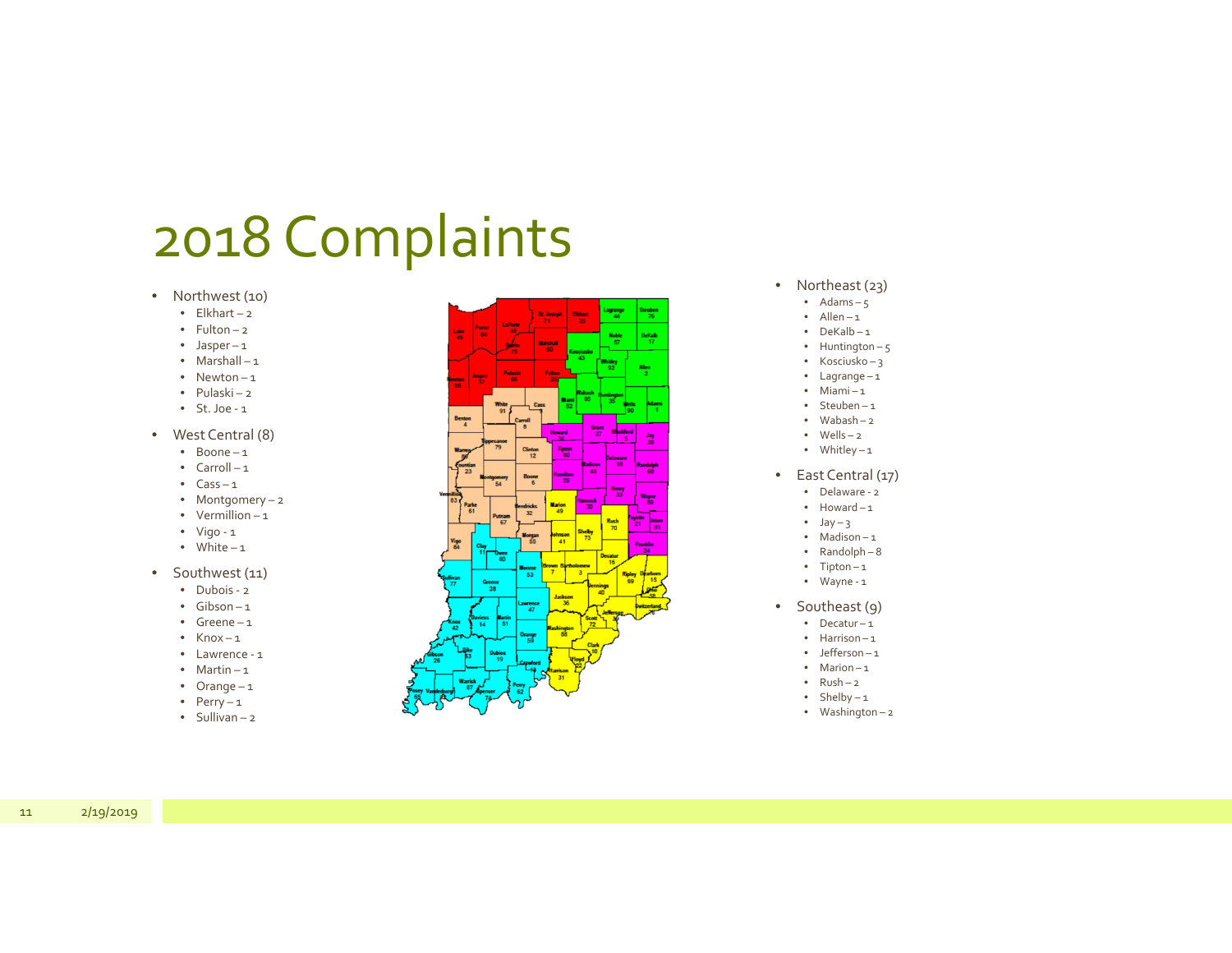## 2019 (October  $1<sup>st</sup> - Today$ )

- Total (32)
	- •Staging 14
		- •Danny 3
	- •Application <sup>11</sup>
		- •Danny 3
	- •Licensing 6
		- •Danny <sup>2</sup>
	- •Application Plan <sup>0</sup>
	- •Containment ‐ 0

<sup>12</sup> 2/19/2019 Add <sup>a</sup> footer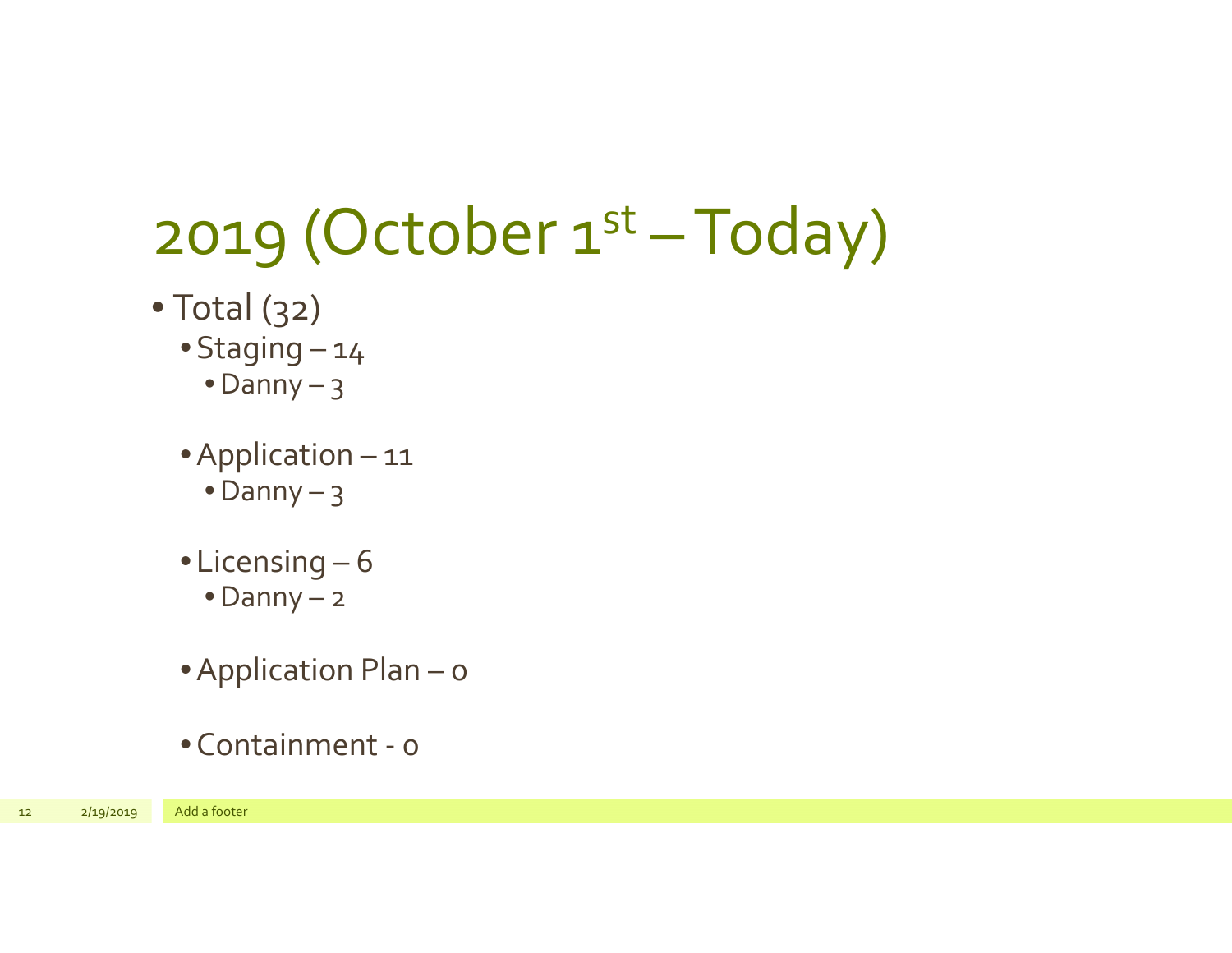- Northwest (3)
	- LaPorte <sup>1</sup>
	- Porter <sup>1</sup>
	- Pulaski <sup>1</sup>
- West Central (4)
	- Hendricks 1
	- Morgan <sup>1</sup>
	- White 2
- Southwest (3)
	- Gibson 1
	- Knox 1
	- Owen 1
	- Warrick ‐ <sup>1</sup>



- Northeast (6)
	- Huntington 3
	- Kosciusko 1
	- Wells 3

#### • East Central (12)

- Delaware 1
- Grant <sup>2</sup>
- Jay 3
- Wayne 6
- Southeast (2)
	- Decatur <sup>1</sup>
	- Johnson 1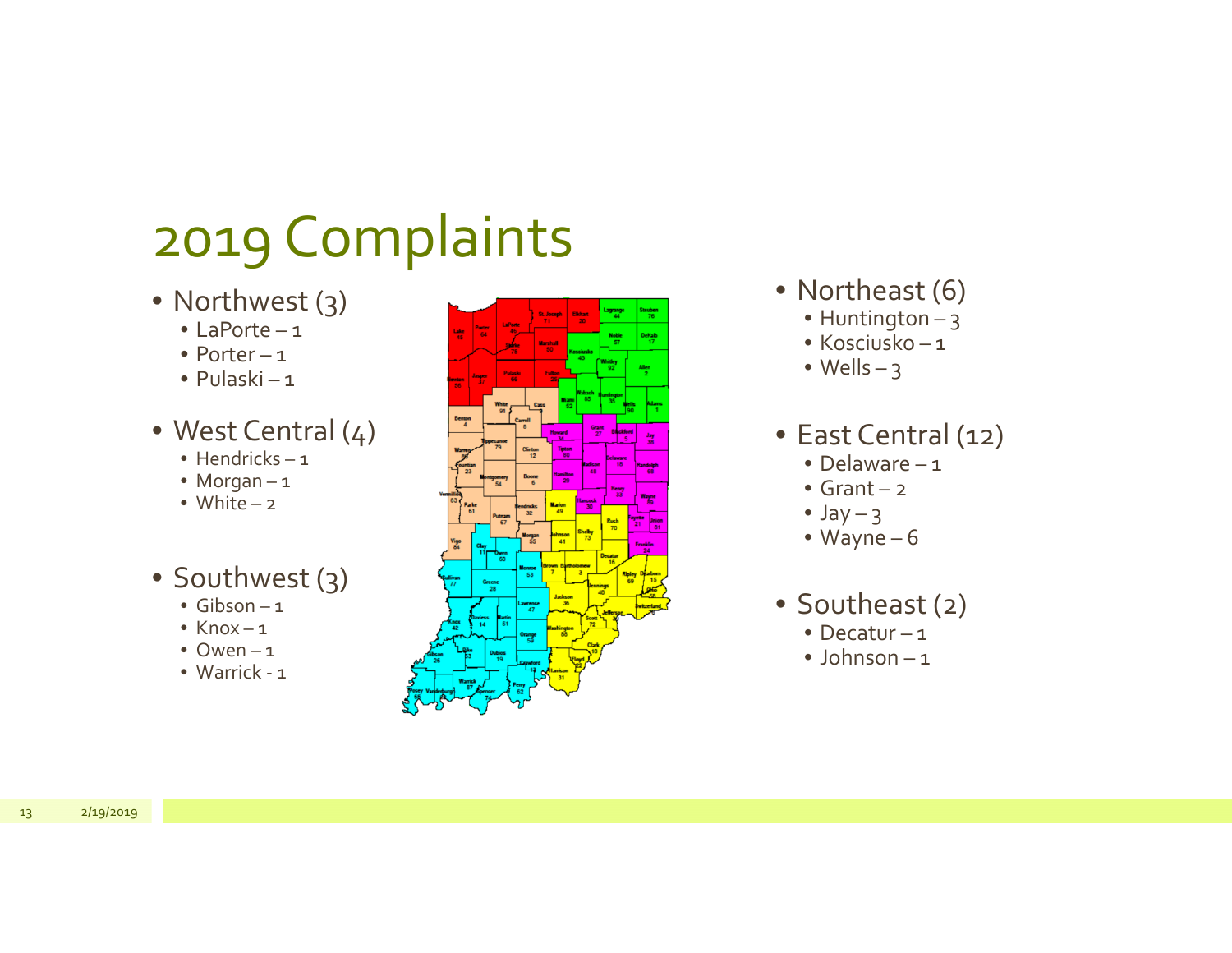# PropertyTax Deductions